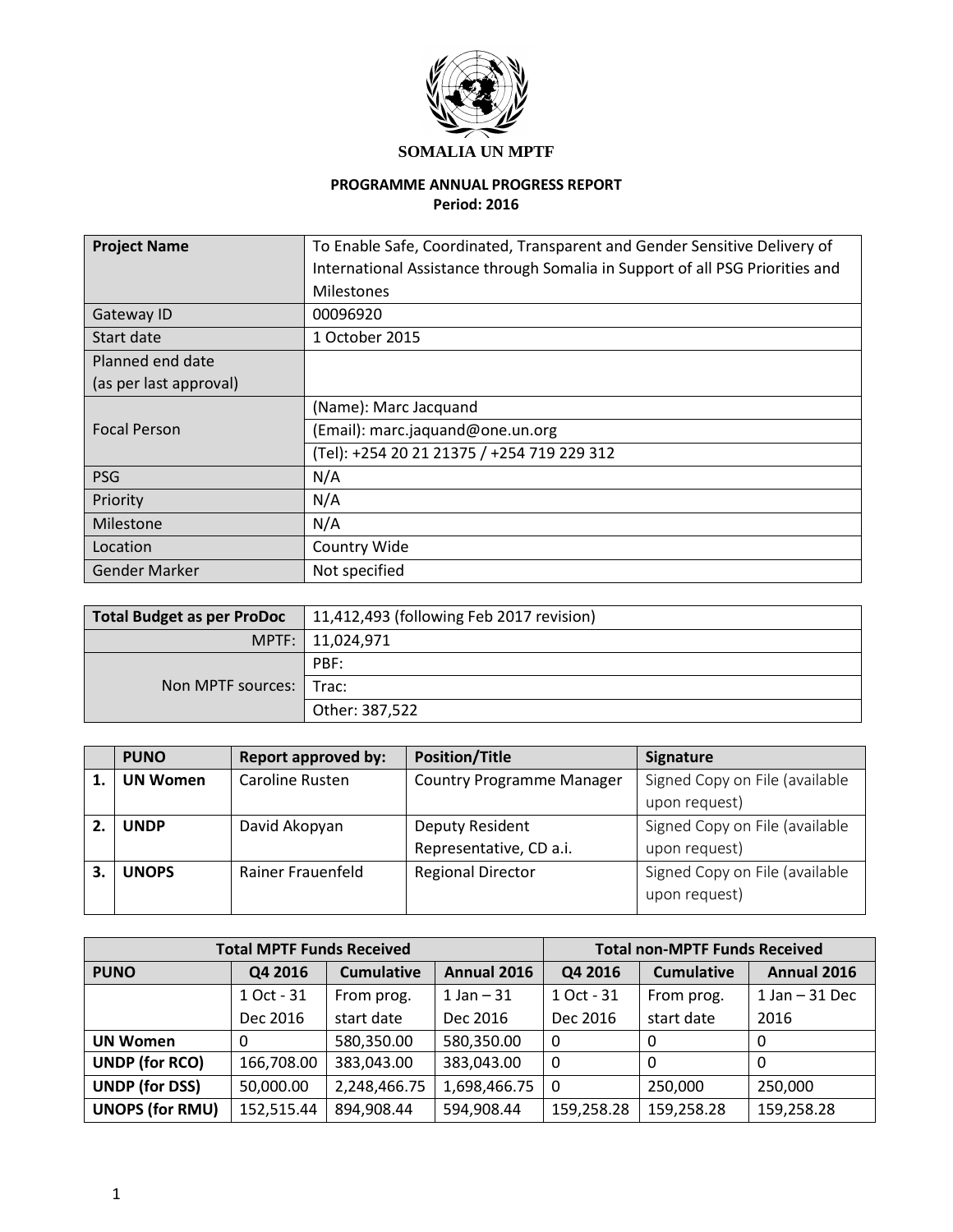

|                        |                                             | JP Expenditure of MPTF Funds <sup>1</sup> | JP Expenditure of non-MPTF Funds |              |                   |                   |
|------------------------|---------------------------------------------|-------------------------------------------|----------------------------------|--------------|-------------------|-------------------|
| <b>PUNO</b>            | <b>Cumulative</b><br>Annual 2016<br>Q4 2016 |                                           |                                  | Q4 2016      | <b>Cumulative</b> | Annual 2016       |
|                        | 1 Oct - 31                                  | 1 Jan $-31$<br>From prog.                 |                                  | 1 Oct - 31   | From prog.        | $1$ Jan $-31$ Dec |
|                        | Dec 2016                                    | start date                                | Dec 2016                         | Dec 2016     | start date        | 2016              |
| <b>UN Women</b>        | 92,824.60                                   | 285,193.62                                | 285,193.62                       | $\mathbf{0}$ | 0                 | 0                 |
| <b>UNDP (for RCO)</b>  | 138,123.75                                  | 381,043.00                                | 381,043.00                       | $\mathbf{0}$ | 0                 | 0                 |
| <b>UNDP (for DSS)</b>  | 927,156.54                                  | 2,198,277.00                              | 1,947,306.00                     | 105,934.05   | 247,840.00        | 247,840.00        |
| <b>UNOPS (for RMU)</b> | 79,952.32                                   | 738,261.00                                | 622,800.94                       | 73,119.82    | 73,119.82         | 73,119.82         |

### **SITUATION UPDATE**

There have been no significant changes in the context in which the Joint Programme on Enablers is being implemented. Security, gender mainstreaming, risk management and coordination requirements continue to be high, in light of the highly volatile and complex operating environment**.** During the reporting period, operational challenges requiring enabling support included, *inter alia*, the organization of the SDRF meetings in Mogadishu, a series of high profile VIP visits in Somalia, on-going negotiations over the SPU in Somaliland and Puntland, on-going renovations of the Conoco Airstrip and preparations for the electoral process.

In the last quarter of 2016 however, the electoral process as well as the finalization of the NDP brought into sharp relief the important of these enabling services. In particular, the RMU provided extensive screening support to UNDP and UNSOM in their electoral implementation roles. DSS worked very closely to ensure sage engagement by the UN and the international community in election related milestones and allow UNPD and UNSOM to implement their activities under the JP on Elections.

Finally, extensive attention to gender equality and the empowerment of women in the electoral process due to the 30% agenda has helped create enabling conditions for significant attention to gender issues in the NDP. This has also created a more conducive environment across the UN AFP and UNSOM on the need to hold the UN to account in addressing gender issues, a commitment now reflected in a UN accountability framework. The achievement of 25% of the parliamentary seats for women in the federal parliament is a testament to the support provided by the UN and the international community to Somali women candidates to participate in decision-making, as well as the increasing realization among Somali decision makers of the importance of ensuring a solid voice to half of the Somali population.

| <b>QUARTERLY &amp; ANNUAL PROGRESS REPORT RESULTS MATRIX</b> |                                      |                                                                                            |                                           |  |  |  |  |
|--------------------------------------------------------------|--------------------------------------|--------------------------------------------------------------------------------------------|-------------------------------------------|--|--|--|--|
|                                                              |                                      | <b>OUTCOME STATEMENT</b>                                                                   |                                           |  |  |  |  |
|                                                              |                                      | Coordinated, transparent and safe delivery of International assistance throughout Somalia. |                                           |  |  |  |  |
|                                                              |                                      | <b>SUB-OUTCOME 1 STATEMENT</b>                                                             |                                           |  |  |  |  |
| n/a                                                          |                                      |                                                                                            |                                           |  |  |  |  |
|                                                              |                                      | <b>UNDSS</b>                                                                               |                                           |  |  |  |  |
| <b>Output 1: Security Aircraft capacity maintained</b>       |                                      |                                                                                            |                                           |  |  |  |  |
|                                                              | <b>PROGRESS ON OUTPUT INDICATOR2</b> |                                                                                            |                                           |  |  |  |  |
| <b>INDICATOR</b>                                             | TARGET                               | <b>THIS QUARTER</b><br><b>CUMULATIVE 2016</b>                                              |                                           |  |  |  |  |
| Security aircraft is able to                                 | Capacity maintained                  | Capacity maintained                                                                        | Capacity maintained (within current       |  |  |  |  |
| respond to urgent security                                   |                                      |                                                                                            | requirements, which will require upgrades |  |  |  |  |
| needs or to assess newly                                     |                                      |                                                                                            | in 2017)                                  |  |  |  |  |
| recovered areas                                              |                                      |                                                                                            |                                           |  |  |  |  |
| <b>Output 2: Medical Emergency Response Team capacitated</b> |                                      |                                                                                            |                                           |  |  |  |  |
| # of teams providing MERT                                    | MERT team established                | MERT team established in Dolow,                                                            | MERT team established in Dolow, with      |  |  |  |  |
| coverage in Somalia                                          | in Dolow                             | with limited operational capacity                                                          | limited operational capacity              |  |  |  |  |
|                                                              |                                      | (accommodation/office space)                                                               | (accommodation/office space)              |  |  |  |  |

<sup>1</sup> **Uncertified expenditures**. Certified annual expenditures can be found in the Annual Financial Report of MPTF Office [\(http://mptf.undp.org/factsheet/fund/4SO00](http://mptf.undp.org/factsheet/fund/4SO00) )

 $\overline{\phantom{a}}$ 

<sup>&</sup>lt;sup>2</sup> Fill in only the numbers or yes/no; no explanations to be given here.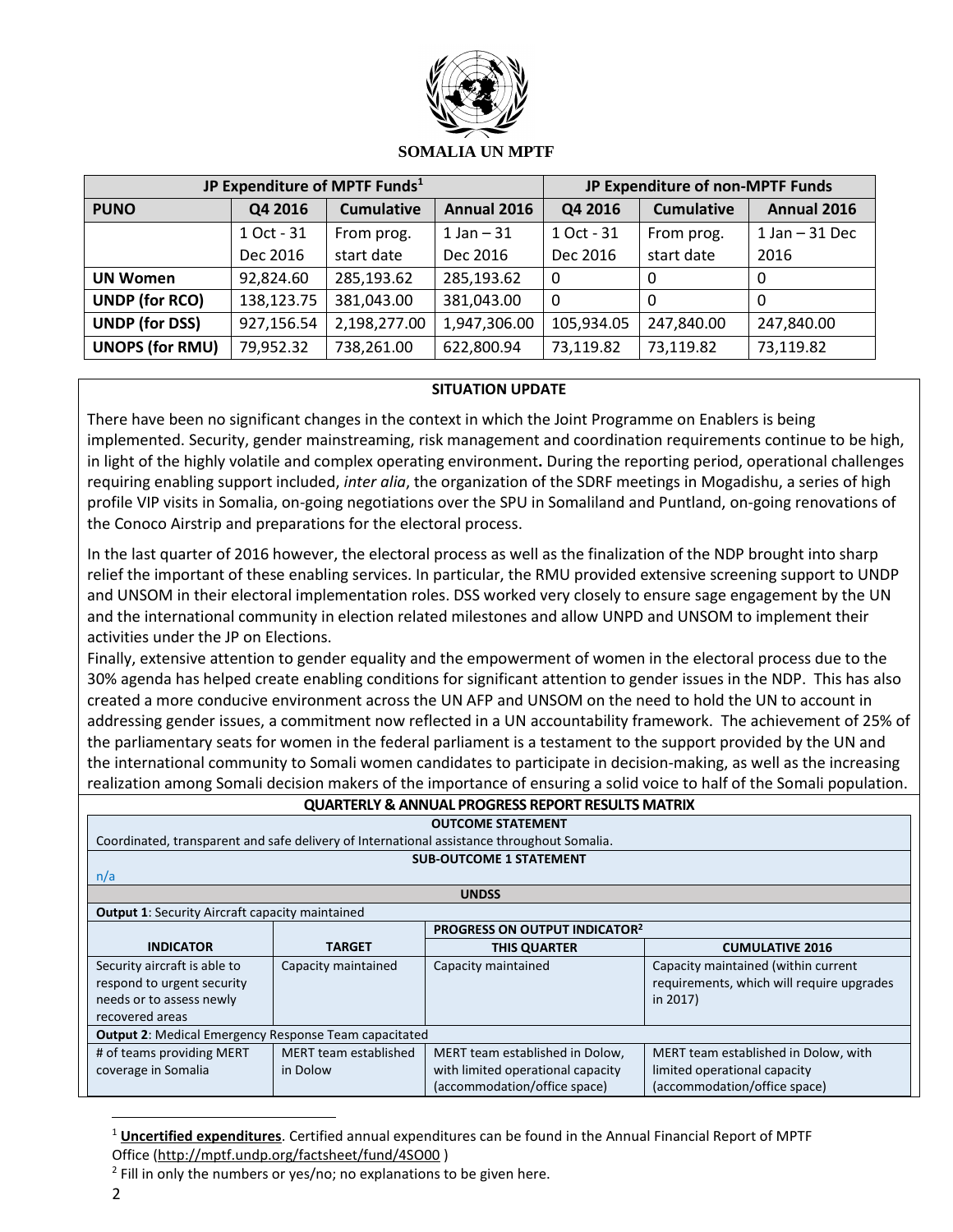

| <b>Output 3: Enhanced protected security</b>                                                        |                                                 |                                    |                                           |  |  |  |  |
|-----------------------------------------------------------------------------------------------------|-------------------------------------------------|------------------------------------|-------------------------------------------|--|--|--|--|
| Armored vehicles available to                                                                       | 4-6 vehicles are                                | N/A                                | 3 vehicles replaced                       |  |  |  |  |
| enable transport of staff                                                                           | replaced with new                               |                                    |                                           |  |  |  |  |
|                                                                                                     | armored vehicles                                |                                    |                                           |  |  |  |  |
| Output 4: Airport road security (NISA project)                                                      |                                                 |                                    |                                           |  |  |  |  |
| Airport road security                                                                               | <b>NISA security</b>                            | NISA security apparatus on airport | NISA security apparatus on airport road   |  |  |  |  |
|                                                                                                     | apparatus on airport                            | road maintained                    | maintained                                |  |  |  |  |
|                                                                                                     | road maintained                                 |                                    |                                           |  |  |  |  |
|                                                                                                     |                                                 | <b>RCO</b>                         |                                           |  |  |  |  |
| Output 1: Ensure the effective implementation of the ISF & New Deal Somali Compact                  |                                                 |                                    |                                           |  |  |  |  |
| Increased volume of funds                                                                           | 5 Joint Programmes                              | Six (6) Joint Programmes           | 15 Joint Programmes funded by the UN      |  |  |  |  |
| through the o UN MPTF                                                                               | funded by the                                   | developed and endorsed in 2016     | MPTF; \$187.7 million committed; 39.3% of |  |  |  |  |
|                                                                                                     | UNMPTF; \$50 million                            | (Sustainable Charcoal, National    | UN development funding through the UN     |  |  |  |  |
|                                                                                                     | capitalization; 25% of                          | Service Delivery, Women's          | MPTF (using Aid Flow Analysis February    |  |  |  |  |
|                                                                                                     | UN development                                  | Leadership & Empowerment,          | 2016)                                     |  |  |  |  |
|                                                                                                     | funding through the                             | Peacebuilding Fund Package, Social |                                           |  |  |  |  |
|                                                                                                     | UN MPTF (for all of                             | Protection, and Refugee Return     |                                           |  |  |  |  |
|                                                                                                     | 2016)                                           | and Reintegration); \$64.4 million |                                           |  |  |  |  |
|                                                                                                     |                                                 | additional donor resources         |                                           |  |  |  |  |
|                                                                                                     |                                                 | committed to the UN MPTF in 2016   |                                           |  |  |  |  |
| Increased<br>support<br>to                                                                          | Conclusion of the ISF                           | Provisional UNSF developed and     | ISF monitoring halted; Common Country     |  |  |  |  |
| implementation of Compact                                                                           | and achievement of                              | finalized; Strategic Assessment    | Analytical Exercise developed, and ISF    |  |  |  |  |
| and ISF events                                                                                      | 90% of the milestones                           | initiated                          | review completed;                         |  |  |  |  |
|                                                                                                     | (for all of 2016)                               |                                    | The ISF monitoring completed in February  |  |  |  |  |
|                                                                                                     |                                                 |                                    | 2016 showed that, 32 milestones are on-   |  |  |  |  |
|                                                                                                     |                                                 |                                    | track (60%), 12 milestones are (23%) off- |  |  |  |  |
|                                                                                                     |                                                 |                                    | track and 9 milestones (58%) delayed.     |  |  |  |  |
|                                                                                                     |                                                 |                                    | Provisional UNSF developed and finalized; |  |  |  |  |
|                                                                                                     |                                                 |                                    | Strategic Assessment initiated            |  |  |  |  |
| Output 2: Improve the coherence and impact of the UN system in Somalia                              |                                                 |                                    |                                           |  |  |  |  |
| Support to UN Joint                                                                                 | 6 Joint Programmes                              | Six (6) Joint Programmes           | 15 Joint Programmes under                 |  |  |  |  |
| Programming sustained                                                                               | under implementation;                           | developed and endorsed in 2016     | implementation; Quarterly reporting       |  |  |  |  |
|                                                                                                     | RCO consolidation of                            | (Sustainable Charcoal, National    | system and capacities in place            |  |  |  |  |
|                                                                                                     | reporting to MPTF                               | Service Delivery, Women's          |                                           |  |  |  |  |
|                                                                                                     | (for all of 2016)                               | Leadership & Empowerment,          |                                           |  |  |  |  |
|                                                                                                     |                                                 | Peacebuilding Fund Package, Social |                                           |  |  |  |  |
|                                                                                                     |                                                 | Protection, and Refugee Return     |                                           |  |  |  |  |
|                                                                                                     |                                                 | and Reintegration)                 |                                           |  |  |  |  |
| Number of common                                                                                    | 3 UNCT analytical                               | One (1) research piece on outreach | Four (4) UNCT analytical pieces developed |  |  |  |  |
| analytical products                                                                                 | pieces developed that                           | activities for the Strategic       | (Civil Society engagement; Common         |  |  |  |  |
|                                                                                                     | support UN system                               | Assessment Exercise                | Country Analytical Exercise; Cost of      |  |  |  |  |
|                                                                                                     | programming (for all of                         |                                    | Delivery; Strategic Assessment Outreach   |  |  |  |  |
|                                                                                                     | 2016)                                           |                                    | Report)                                   |  |  |  |  |
| Level of UN system wide                                                                             | 2016: High - ISF (or                            | High: Provisional UNSF developed;  | High: Common Country Analytical Exercise  |  |  |  |  |
| integration (Low, Medium,                                                                           | UNDAF) revised, and                             | UN system wide strategic           | developed, and ISF review completed;      |  |  |  |  |
| High)                                                                                               | new UN plan                                     | assessment initiated               | Provisional UNSF developed; UN system     |  |  |  |  |
|                                                                                                     | developed between                               |                                    | wide strategic assessment initiated       |  |  |  |  |
|                                                                                                     | mission and UNCT                                |                                    |                                           |  |  |  |  |
| Output 3: Support effective international engagement in Somalia<br><b>Effective UN-Donor forums</b> | 2016: DPF carried out                           | DPF forum discontinued             | DPF forum discontinued                    |  |  |  |  |
| sustained                                                                                           | in accordance with                              |                                    |                                           |  |  |  |  |
|                                                                                                     |                                                 |                                    |                                           |  |  |  |  |
|                                                                                                     | 2015 feedback (it may<br>be part of government- |                                    |                                           |  |  |  |  |
|                                                                                                     |                                                 |                                    |                                           |  |  |  |  |
|                                                                                                     | led meetings)                                   |                                    |                                           |  |  |  |  |
| Increased support to donor                                                                          | 2016: Quarterly RC<br>briefings; local donor    | Monthly MPTF donor briefings       | Monthly donor briefings held; donor       |  |  |  |  |
| engagement across Somalia                                                                           |                                                 | held; donor missions and requests  | missions and requests supported;          |  |  |  |  |
|                                                                                                     | briefings and mission                           | supported; Supported donor         | Supported donor/international community   |  |  |  |  |
|                                                                                                     | support upon request                            | meetings in Nairobi with           | engagement on HLPF; Supported             |  |  |  |  |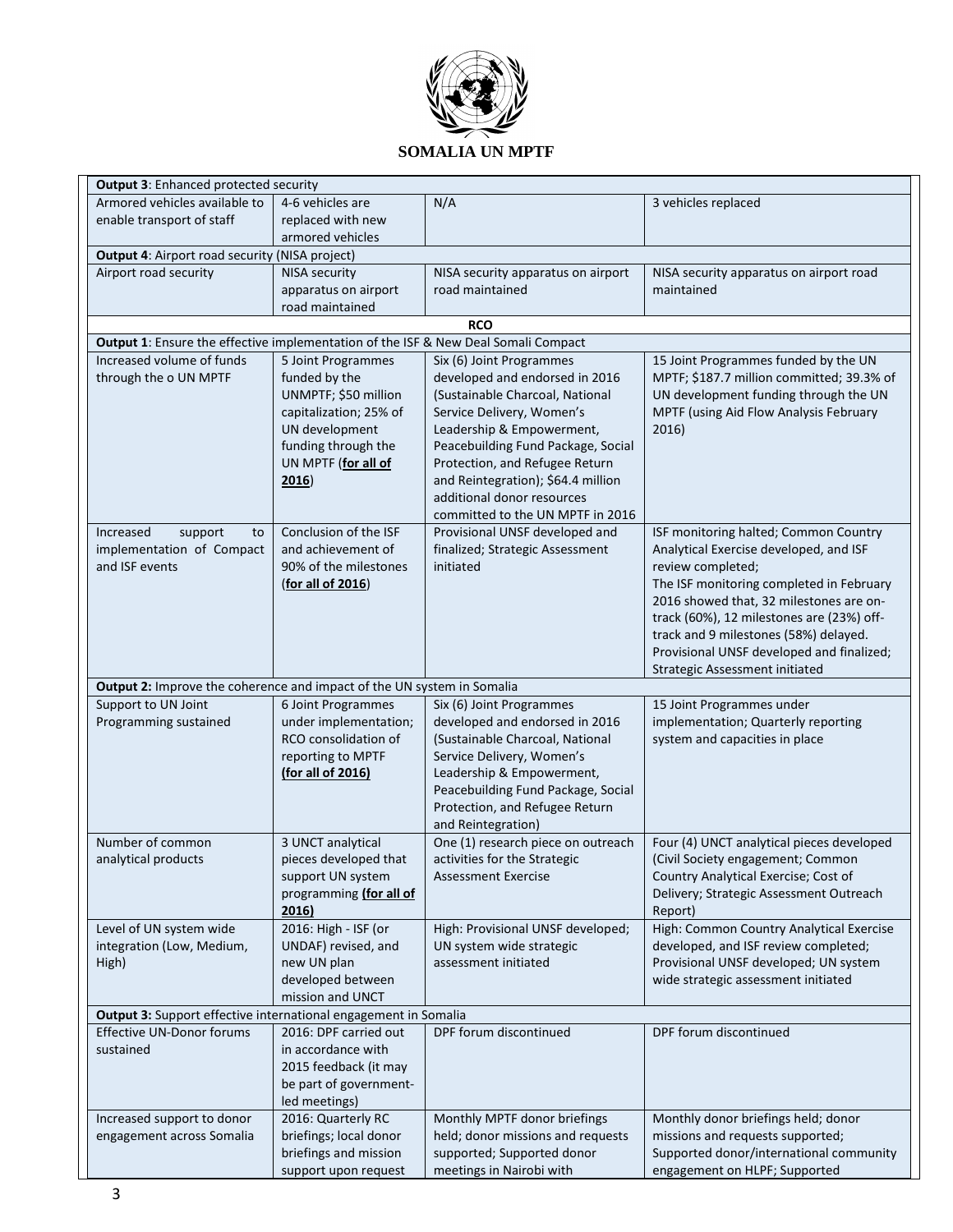

|                                                                                                  |                                             | <b>Somaliland Ministers;</b>                                                                               | international participation in HALCF in                                         |  |  |
|--------------------------------------------------------------------------------------------------|---------------------------------------------|------------------------------------------------------------------------------------------------------------|---------------------------------------------------------------------------------|--|--|
|                                                                                                  |                                             |                                                                                                            | Somaliland; Supported donor meetings in                                         |  |  |
|                                                                                                  |                                             |                                                                                                            | Nairobi with Somaliland Ministers;                                              |  |  |
|                                                                                                  |                                             |                                                                                                            | Supported UN Security Council visit                                             |  |  |
| Output 4: Effective programme management                                                         |                                             |                                                                                                            |                                                                                 |  |  |
| Increased RCO donor                                                                              | 2016: 3 donor                               | 1 DRSG/RC/HC donor briefing                                                                                | 3 DSRSG/RC/HC donor briefing; 1 donor                                           |  |  |
| outreach and reporting                                                                           | briefings/presentation                      | donors on NDP and Multi-Year                                                                               | briefing to SDG on Enabler Programme and                                        |  |  |
|                                                                                                  | on results, activities                      | Development Platform); MPTF Q3                                                                             | Cost of Delivery held in March; Quarterly                                       |  |  |
|                                                                                                  | and budget; 100% on<br>time donor reporting | report issued on time (31 October<br>2016)                                                                 | reports issued on time; monthly donor<br>briefings organized; Facilitated donor |  |  |
|                                                                                                  |                                             |                                                                                                            | meetings with Somaliland authorities in                                         |  |  |
|                                                                                                  |                                             |                                                                                                            | Nairobi and upon request in Hargeisa.                                           |  |  |
|                                                                                                  |                                             | <b>RMU</b>                                                                                                 |                                                                                 |  |  |
| Output 1: Enhanced collective risk management approaches                                         |                                             |                                                                                                            |                                                                                 |  |  |
| Number of collective tools                                                                       | 2016:<br>two<br>(2)                         | Process - Electoral Screening                                                                              | Three (3) risk management tools developed                                       |  |  |
| agreed and used by the                                                                           | additional<br>risk                          |                                                                                                            | and implemented                                                                 |  |  |
| <b>UNCT</b>                                                                                      | management<br>tools                         |                                                                                                            | Protocol - Internal Investigation                                               |  |  |
|                                                                                                  | agreed by the UNCT                          |                                                                                                            | Information sharing - not yet approved                                          |  |  |
|                                                                                                  |                                             |                                                                                                            | Process - Electoral Screening                                                   |  |  |
|                                                                                                  |                                             |                                                                                                            | Analysis - Integrated Risk Profile for UN<br>Senior Leadership                  |  |  |
| Number of collective tools                                                                       | 2016:<br>Two<br>risk                        | N/A                                                                                                        | Two (2) Risk Management Manual                                                  |  |  |
| agreed and used between                                                                          | tools<br>management                         |                                                                                                            | developed and endorsed for NGOs (English                                        |  |  |
| UN, NGOs, and donors                                                                             | approved<br>by<br>Multi-                    |                                                                                                            | & Somali; One (1) Report/ research paper                                        |  |  |
|                                                                                                  | Party Risk Forum                            |                                                                                                            | developed - 'Money Transfer Operators &                                         |  |  |
|                                                                                                  |                                             |                                                                                                            | Somalia: Risks, Challenges & lessons learnt'                                    |  |  |
|                                                                                                  |                                             | Output 2: Increased information sharing, both within the UN and between the UN, government donors, and NGO |                                                                                 |  |  |
| Increase in contract value in<br>CIMS (internal to UN)                                           | 2016: \$4 billion                           | \$133,606<br>added during the reporting period                                                             | \$4.513 billion                                                                 |  |  |
| Number of NGO, donor, or                                                                         | 2016: Ten requests for                      | Three requests received (UN,                                                                               | 34 requests received and addressed                                              |  |  |
| gov request to RMU                                                                               | technical assistance                        | NGOs, donors) and addressed                                                                                |                                                                                 |  |  |
|                                                                                                  | with RMU feedback                           |                                                                                                            |                                                                                 |  |  |
| Output 3: Organizational risk management capabilities strengthened<br>Number of Risk Assessments | 2016:20                                     | (7) risk assessments for                                                                                   | (21) risk assessments for organizations                                         |  |  |
| completed annually                                                                               |                                             | organizations                                                                                              | (33) risk profile reports in support of                                         |  |  |
|                                                                                                  |                                             | (33) risk profile reports for                                                                              | electoral process                                                               |  |  |
|                                                                                                  |                                             | individuals (in support of electoral                                                                       |                                                                                 |  |  |
|                                                                                                  |                                             | process)                                                                                                   |                                                                                 |  |  |
| Number of training services                                                                      | 2016: 50 on-line                            | 36 on-line registrations; 143                                                                              | 388 <sup>4</sup> on-line registrations; 155 completions                         |  |  |
| provided to UN agencies,                                                                         | trainings completed; 2                      | completions (with 12 passing);                                                                             | (with 115 passing); Two (2) in class                                            |  |  |
| NGOs, and/or government                                                                          | in-class trainings                          |                                                                                                            | trainings                                                                       |  |  |
| counterparts<br><b>Integrated Risk analysis</b>                                                  | delivered<br>2016: 3 delivered for          | N/A                                                                                                        |                                                                                 |  |  |
| products delivered                                                                               | <b>SMG</b>                                  |                                                                                                            | 2 Integrated Risk Analysis Profiles<br>completed                                |  |  |
|                                                                                                  |                                             |                                                                                                            |                                                                                 |  |  |
| Number of monitoring                                                                             | 2016: 10 monitoring                         | Service discontinued temporarily                                                                           | 6 monitoring missions                                                           |  |  |
| services provided to UN                                                                          | missions                                    | (restructuring)                                                                                            |                                                                                 |  |  |
| agencies                                                                                         |                                             |                                                                                                            |                                                                                 |  |  |
| UN MPTF Risk Management                                                                          | 2016: UN-WB-                                | 2 RMG meetings during the                                                                                  | 7 RMG meetings in 2016; risk management                                         |  |  |
| strategy implemented                                                                             | Government-Donor                            | reporting period (bi-monthly).                                                                             | dashboard operational; UN MPTF risk                                             |  |  |
|                                                                                                  | <b>Trust Fund risk</b>                      | During Q4 three new risks assessed                                                                         | management input provided to MPTF                                               |  |  |
|                                                                                                  | meetings; risk                              | (December 2016) and four                                                                                   | annual and quarterly report; nine new risks                                     |  |  |
|                                                                                                  | management                                  | assessments updated (October &                                                                             | assessed (two April, one in June, three in                                      |  |  |

 $3$  This includes all students who might have registered in previous periods but completed in current quarter.

 $\overline{a}$ 

<sup>4</sup> The total is (352+36), the previous report might indicate 351 for Q3, the difference is caused by the lag in activating students.

e.g. The student was created in Q1 but given access in Q2.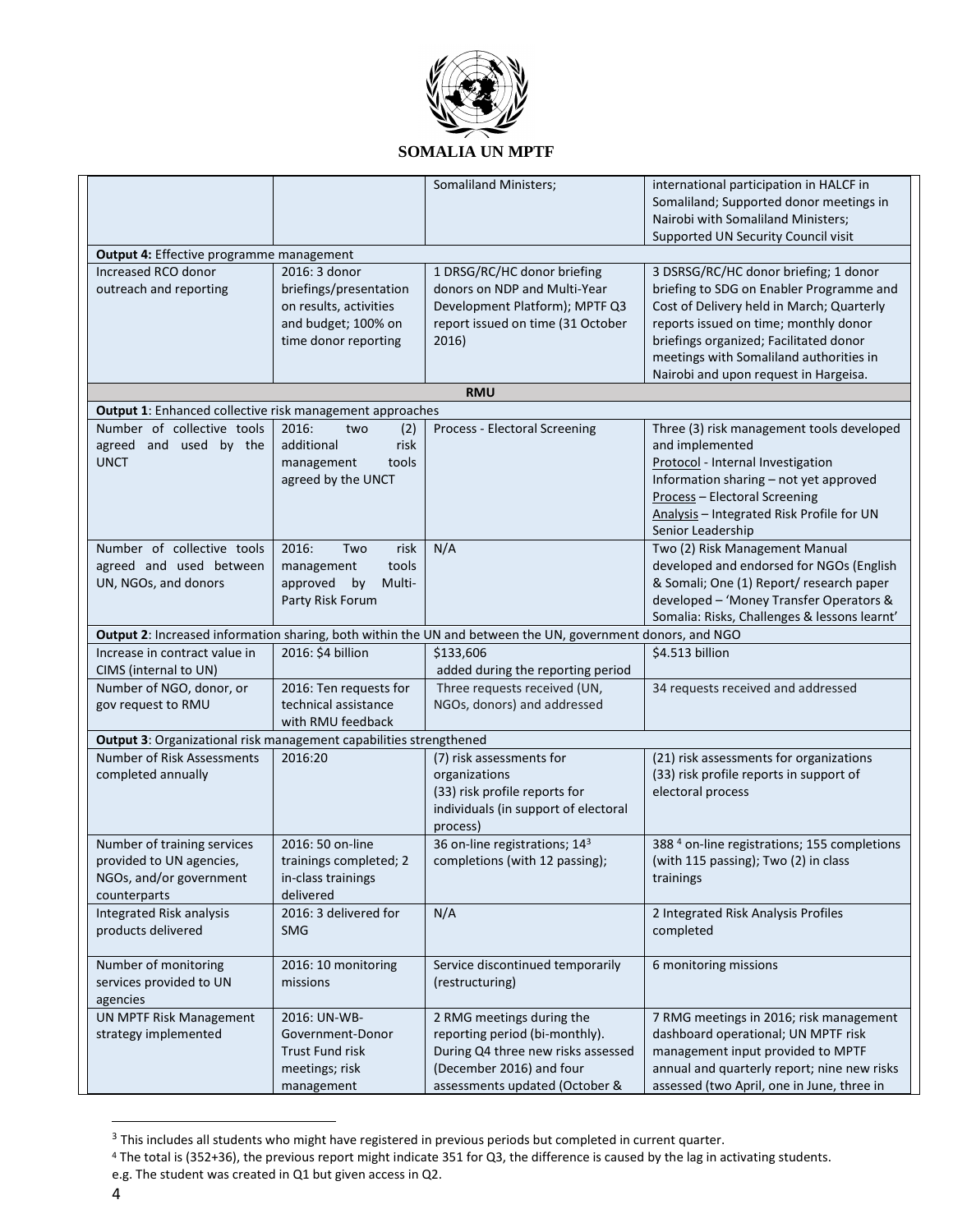

# **SOMALIA UN MPTF**

|                                                                        | dashboard operational;<br><b>UN MPTF risk</b><br>management input into<br>MPTF annual report  | December 2016). UN MPTF risk<br>management input provided to<br>MPTF quarterly reports. Findings &<br>recommendations from MPTF<br>inter-programme risk analysis<br>completed and regular inputs<br>provided to the JP risk<br>management and partner risk<br>management and engagement<br>plans; SDRF Briefing on MPTF<br>risks presented to SDRF in October<br>2016 | August and three in December); Risk<br>update/analysis calendar regularly updated<br>based on the priorities and the new risks<br>identified. Findings from MPTF risk analysis<br>presented (document completed) during<br>the third quarter 2016. MPTF inter-<br>programme risk analysis completed and<br>presented to MPTF RMG meeting in August<br>2016, MPTF donor briefing in August and<br>joint programmes in September. SDRF<br>briefing on MPTF risks in October. The<br>donors (EC Delegation, DFID and SIDA) lead<br>during the last quarter the risk of<br>Ineffective fund administrator capacity &<br>operations / Poor coordination amongst<br>fund administrators - with specific<br>recommendations to the WB and UN.<br>During the last quarter, the AfDB<br>infrastructure fund became operational as<br>part of SDRF funds and AfDB joined the<br><b>MPTF RMG</b> |
|------------------------------------------------------------------------|-----------------------------------------------------------------------------------------------|-----------------------------------------------------------------------------------------------------------------------------------------------------------------------------------------------------------------------------------------------------------------------------------------------------------------------------------------------------------------------|---------------------------------------------------------------------------------------------------------------------------------------------------------------------------------------------------------------------------------------------------------------------------------------------------------------------------------------------------------------------------------------------------------------------------------------------------------------------------------------------------------------------------------------------------------------------------------------------------------------------------------------------------------------------------------------------------------------------------------------------------------------------------------------------------------------------------------------------------------------------------------------|
| Output 4: Enhanced engagement for collective risk management solutions |                                                                                               |                                                                                                                                                                                                                                                                                                                                                                       |                                                                                                                                                                                                                                                                                                                                                                                                                                                                                                                                                                                                                                                                                                                                                                                                                                                                                       |
| Frequency of RWG meetings                                              | 2016:8                                                                                        | Three (3) meetings                                                                                                                                                                                                                                                                                                                                                    | Regular meetings re-established - now bi-<br>monthly; (2) meetings convened and (3)<br>virtual meetings                                                                                                                                                                                                                                                                                                                                                                                                                                                                                                                                                                                                                                                                                                                                                                               |
| Frequency of Multi-Party<br>Forum meetings                             | 2016:6                                                                                        | N/A                                                                                                                                                                                                                                                                                                                                                                   | 4 meetings completed: Feb, Apr, Jun, and<br>Aug                                                                                                                                                                                                                                                                                                                                                                                                                                                                                                                                                                                                                                                                                                                                                                                                                                       |
| CIMS development                                                       | 2016: Launch New<br>version of CIMS<br>(including themes,<br>integrated charts and<br>graphs; | Development support to enhance<br>Somalia Elections vetting;<br>increased capacity assessments,<br>CIMS Report;                                                                                                                                                                                                                                                       | Two (2) database multi-party-information<br>sharing meeting held; CIMS United Nations<br>Security Council Resolutions tool upgraded<br>with 1026 entities; 2015 Somalia Eritrea<br>Monitoring Group Data uploaded;<br>Investigations Summary tool developed;<br>Multi-ratings functionality implemented;<br>1 data sharing meeting held (integrated<br>into the MPRWG forum)<br>Launch of the upgraded CIMS<br>Loaded Capacity Assessment sharing tool                                                                                                                                                                                                                                                                                                                                                                                                                                |
| Increased<br>communication/outreach<br>initiatives                     | 2016: three NGO<br>outreach events                                                            | One (1) sensitization session with<br>NGO Consortium partners on RMU<br>and its role in Somalia (Hargeisa)<br>One (1) sensitization workshop<br>held for Health Cluster Partners in<br>Nairobi                                                                                                                                                                        | Five (5) NGO outreach initiatives                                                                                                                                                                                                                                                                                                                                                                                                                                                                                                                                                                                                                                                                                                                                                                                                                                                     |
| Output 5: Effective programme management                               |                                                                                               |                                                                                                                                                                                                                                                                                                                                                                       |                                                                                                                                                                                                                                                                                                                                                                                                                                                                                                                                                                                                                                                                                                                                                                                                                                                                                       |
| Completion rate of Project<br><b>Board recommendations</b>             | 2016: 100%, including<br>project review<br>completed by<br>September 2016                     | N/A                                                                                                                                                                                                                                                                                                                                                                   | N/A                                                                                                                                                                                                                                                                                                                                                                                                                                                                                                                                                                                                                                                                                                                                                                                                                                                                                   |
| Number of Project Board<br>meetings                                    | 2016:2                                                                                        | $\mathbf{0}$                                                                                                                                                                                                                                                                                                                                                          | $\mathbf{0}$                                                                                                                                                                                                                                                                                                                                                                                                                                                                                                                                                                                                                                                                                                                                                                                                                                                                          |
| Project Expenditure rate                                               | 2016: 90%                                                                                     | 7.61% (current expenditure/overall<br><b>UNOPS budget)</b>                                                                                                                                                                                                                                                                                                            | 70.32% (cumulative expenditure/overall<br><b>UNOPS</b> budget)                                                                                                                                                                                                                                                                                                                                                                                                                                                                                                                                                                                                                                                                                                                                                                                                                        |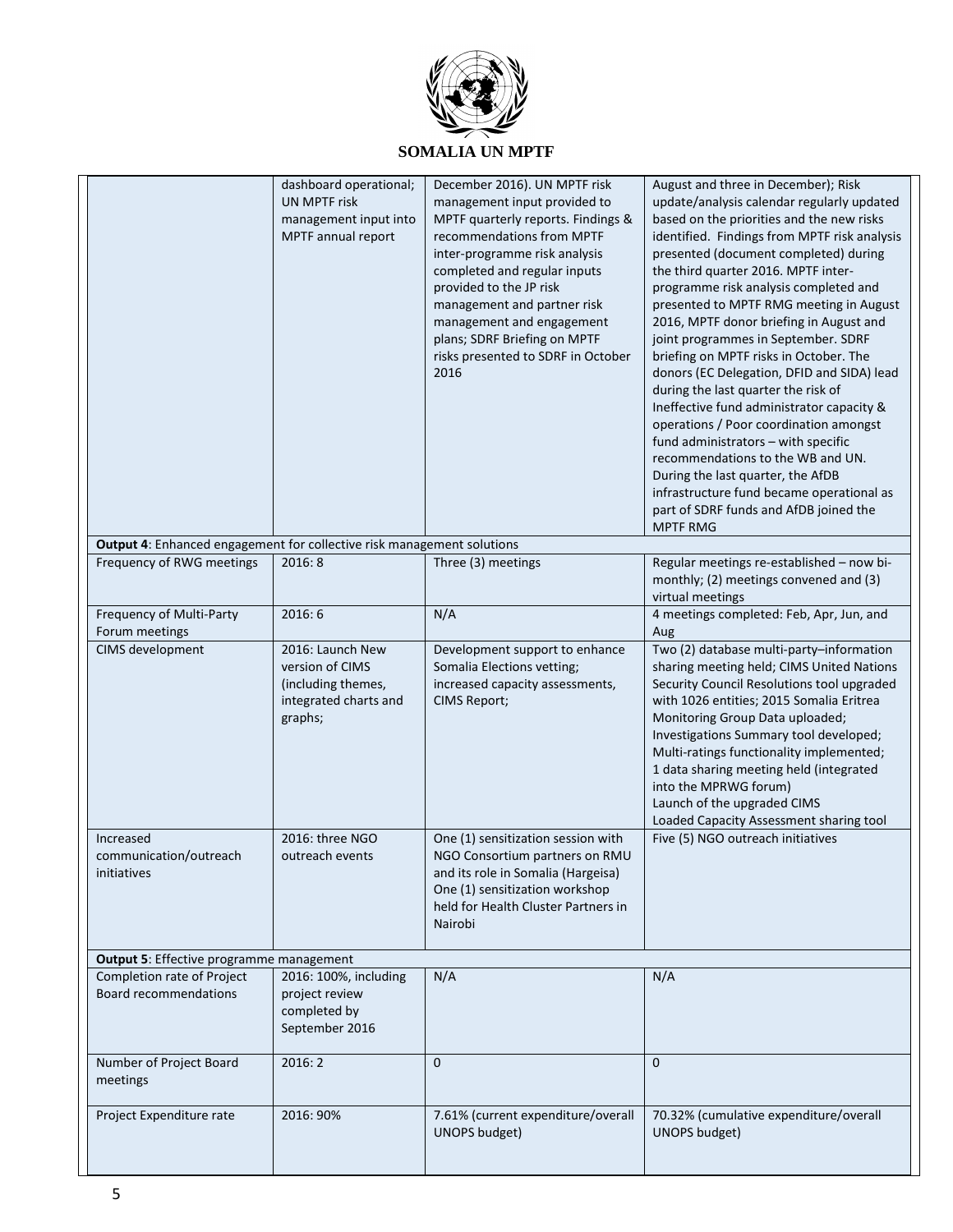

|                                                                                                                      | <b>UN WOMEN</b>                                                                                                                                                                                                          |                                                                                                                                    |                                                                                                                                 |  |  |  |  |
|----------------------------------------------------------------------------------------------------------------------|--------------------------------------------------------------------------------------------------------------------------------------------------------------------------------------------------------------------------|------------------------------------------------------------------------------------------------------------------------------------|---------------------------------------------------------------------------------------------------------------------------------|--|--|--|--|
|                                                                                                                      | Output 1.1: Side event organized at the High Level Partnership Forum in Istanbul in February 2015 with the view to ensuring donor<br>commitment to UNSCR1325 on Women, Peace and Security and its subsequent resolutions |                                                                                                                                    |                                                                                                                                 |  |  |  |  |
|                                                                                                                      |                                                                                                                                                                                                                          | PROGRESS ON OUTPUT INDICATOR <sup>5</sup>                                                                                          |                                                                                                                                 |  |  |  |  |
| <b>INDICATOR</b>                                                                                                     | <b>TARGET</b>                                                                                                                                                                                                            | <b>THIS QUARTER</b>                                                                                                                | <b>CUMULATIVE 2016</b>                                                                                                          |  |  |  |  |
| of commitment<br>Level<br>0f                                                                                         | Side event organized,                                                                                                                                                                                                    | Discussions started on HLPF 2017.                                                                                                  | Side event organized at Istanbul HLPF                                                                                           |  |  |  |  |
| and<br>Somali<br>donors                                                                                              | commitments reflected                                                                                                                                                                                                    | Topic suggested to the DPM is                                                                                                      |                                                                                                                                 |  |  |  |  |
| government to WPS in side                                                                                            | in side event report                                                                                                                                                                                                     | 'women and security' and we have                                                                                                   |                                                                                                                                 |  |  |  |  |
| event report                                                                                                         |                                                                                                                                                                                                                          | suggested to use the same format                                                                                                   |                                                                                                                                 |  |  |  |  |
|                                                                                                                      |                                                                                                                                                                                                                          | as in 2016).                                                                                                                       |                                                                                                                                 |  |  |  |  |
|                                                                                                                      |                                                                                                                                                                                                                          | Output 1.2: Strategic monitoring and results framework established for PSG, MPTF and country level output for WPS                  |                                                                                                                                 |  |  |  |  |
| Availability of M&E support                                                                                          | One staff in place                                                                                                                                                                                                       | N/A                                                                                                                                | Achieved                                                                                                                        |  |  |  |  |
| staff engaged in support to<br>PSG and MPTF M&E                                                                      |                                                                                                                                                                                                                          |                                                                                                                                    |                                                                                                                                 |  |  |  |  |
| WPS elements reflected in                                                                                            | Indicators in PSG and                                                                                                                                                                                                    | Denmark orally committed to                                                                                                        | Initial discussion on M&E framework for                                                                                         |  |  |  |  |
| PSG and MPTF framework                                                                                               | UN MPTF developed                                                                                                                                                                                                        | provide a JPO to strengthen this                                                                                                   | NDP conducted resulting in a sharp and                                                                                          |  |  |  |  |
|                                                                                                                      | and reported                                                                                                                                                                                                             | work. Currently being discussed as                                                                                                 | concise section (4 pages) on gender                                                                                             |  |  |  |  |
|                                                                                                                      |                                                                                                                                                                                                                          | part of Danish review mission.                                                                                                     | including targets and milestones, and this is                                                                                   |  |  |  |  |
|                                                                                                                      |                                                                                                                                                                                                                          | Focus on gender issues emphasized                                                                                                  | also reflected in the p-UNSF. JPs can now                                                                                       |  |  |  |  |
|                                                                                                                      |                                                                                                                                                                                                                          | in the provisional UN Strategic                                                                                                    | report on specific gender indicators. UN                                                                                        |  |  |  |  |
|                                                                                                                      |                                                                                                                                                                                                                          | Framework (p-UNSF). Deputy                                                                                                         | Gender Accountability Framework (UNGAF)                                                                                         |  |  |  |  |
|                                                                                                                      |                                                                                                                                                                                                                          | Prime Minister's Office (DPM)                                                                                                      | needed some adjustments and is now                                                                                              |  |  |  |  |
|                                                                                                                      |                                                                                                                                                                                                                          | requested UN Women to support                                                                                                      | addressed as part of the Strategic                                                                                              |  |  |  |  |
|                                                                                                                      |                                                                                                                                                                                                                          | the establishment of the gender                                                                                                    | Assessment of the UN posture in Somalia. It                                                                                     |  |  |  |  |
|                                                                                                                      |                                                                                                                                                                                                                          | accountability framework for the                                                                                                   | will be presented again to the SMG in Q2<br>2017                                                                                |  |  |  |  |
|                                                                                                                      |                                                                                                                                                                                                                          | government.                                                                                                                        |                                                                                                                                 |  |  |  |  |
| Output 1.3: Establishment of a national platform for coordination of WPS supported<br>Availability of an operational | platform<br>One                                                                                                                                                                                                          | Consultancy to finalize design of                                                                                                  | Three roundtables and two CSO discussions                                                                                       |  |  |  |  |
| platform                                                                                                             | operational<br>and                                                                                                                                                                                                       | joint programme on Human Rights                                                                                                    | held as basis for joint programme design.                                                                                       |  |  |  |  |
|                                                                                                                      | addressing WPS                                                                                                                                                                                                           | Women and Security (JP HRWS)                                                                                                       | Agreement to do JP HRWS in two rounds:                                                                                          |  |  |  |  |
|                                                                                                                      |                                                                                                                                                                                                                          | advertised and shortlisted. Sweden                                                                                                 | first round analytical work (2017-2018) and                                                                                     |  |  |  |  |
|                                                                                                                      |                                                                                                                                                                                                                          | expressed<br>interest<br>but<br>not                                                                                                | 2 <sup>nd</sup> round implementation (2018-2021)                                                                                |  |  |  |  |
|                                                                                                                      |                                                                                                                                                                                                                          | pledged. Soft pledge from the EU                                                                                                   |                                                                                                                                 |  |  |  |  |
|                                                                                                                      |                                                                                                                                                                                                                          | (USD 500.000)                                                                                                                      |                                                                                                                                 |  |  |  |  |
| institutions, resulting in issuing the State of Somali Women and Men report                                          |                                                                                                                                                                                                                          |                                                                                                                                    | Output 4: Support to the establishment of data collection and analytical capacity on gender issues within the Somali government |  |  |  |  |
| Availability of State of Somali                                                                                      | One flagship<br>report                                                                                                                                                                                                   | Consultant identified pulled out.                                                                                                  | Not yet achieved.<br>Three rounds<br>of                                                                                         |  |  |  |  |
| Women and Men Report                                                                                                 | Somali<br>issues<br>by a                                                                                                                                                                                                 |                                                                                                                                    | advertisement<br>and<br>two<br>unsuccessful                                                                                     |  |  |  |  |
|                                                                                                                      | institution                                                                                                                                                                                                              |                                                                                                                                    | 2 <sub>nd</sub><br>candidate<br>in<br>interviews.<br>last                                                                       |  |  |  |  |
|                                                                                                                      |                                                                                                                                                                                                                          |                                                                                                                                    | advertisement process approached. Note                                                                                          |  |  |  |  |
|                                                                                                                      |                                                                                                                                                                                                                          |                                                                                                                                    | the first round is covered by UN/WB Trust                                                                                       |  |  |  |  |
|                                                                                                                      |                                                                                                                                                                                                                          |                                                                                                                                    | Fund and Enablers meant for further                                                                                             |  |  |  |  |
|                                                                                                                      |                                                                                                                                                                                                                          |                                                                                                                                    | progress after first round. Need to re-                                                                                         |  |  |  |  |
|                                                                                                                      |                                                                                                                                                                                                                          |                                                                                                                                    | evaluate.                                                                                                                       |  |  |  |  |
|                                                                                                                      |                                                                                                                                                                                                                          | Output 5: Revision of existing analytical work on political economy of access to justice to include gender equality considerations |                                                                                                                                 |  |  |  |  |
| Availability of report                                                                                               | One<br>report                                                                                                                                                                                                            | First draft analytical work on                                                                                                     | Achieved much more than target. Research                                                                                        |  |  |  |  |
|                                                                                                                      | disseminated on the                                                                                                                                                                                                      | women and violent extremism                                                                                                        | report available for HLPF 2016; briefing                                                                                        |  |  |  |  |
|                                                                                                                      | political economy of                                                                                                                                                                                                     | completed. Fieldwork for 2 <sup>nd</sup> round                                                                                     | paper on women's access to justice and                                                                                          |  |  |  |  |
|                                                                                                                      | women's<br>access<br>to                                                                                                                                                                                                  | of women's access to justice                                                                                                       | security available September 2016 (both                                                                                         |  |  |  |  |
|                                                                                                                      | justice                                                                                                                                                                                                                  | completed. Paper on gender and                                                                                                     | co-funded with Sweden); second phase of                                                                                         |  |  |  |  |
|                                                                                                                      |                                                                                                                                                                                                                          | accountability completed.                                                                                                          | research on women's access to justice                                                                                           |  |  |  |  |
|                                                                                                                      |                                                                                                                                                                                                                          | Report assessing legal documents<br>on whether FGM is torture                                                                      | completed (co-funded with JP ROLS) and<br>influenced JP ROLS AWP 2017. Draft report                                             |  |  |  |  |
|                                                                                                                      |                                                                                                                                                                                                                          | completed<br>and<br>shared<br>with                                                                                                 | women and violent<br>extremism<br>on                                                                                            |  |  |  |  |
|                                                                                                                      |                                                                                                                                                                                                                          | international<br>lawyers<br>in                                                                                                     | completed. Draft report on FGM and                                                                                              |  |  |  |  |

<sup>&</sup>lt;sup>5</sup> Fill in only the numbers or yes/no; no explanations to be given here.

 $\overline{\phantom{a}}$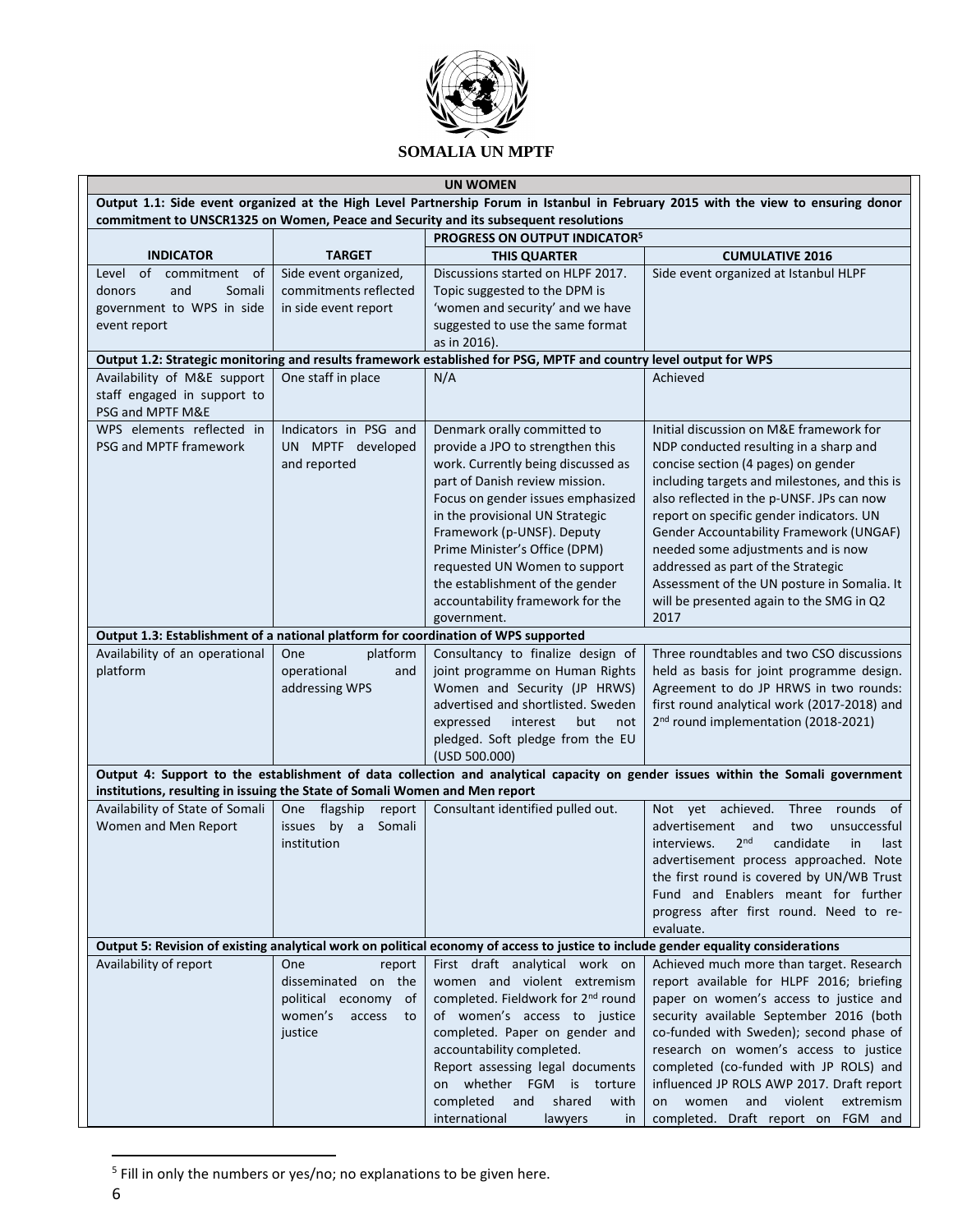

### **SOMALIA UN MPTF**

|  | preparation              | 0f | legal | opinion | torture | finalized                                     | and | shared | with |
|--|--------------------------|----|-------|---------|---------|-----------------------------------------------|-----|--------|------|
|  | meeting in January 2017. |    |       |         |         | international lawyers in preparation of legal |     |        |      |
|  |                          |    |       |         |         | opinion meeting in January 2017. Report on    |     |        |      |
|  |                          |    |       |         |         | gender and accountability completed.          |     |        |      |

# **NARRATIVE**

#### **UNDSS**

With UN MPTF support, UNDSS was able to maintain Medical Emergency Teams across Somalia, including in Dolow, where a number of UN agencies and international staff operate, and to secure replacements for security vehicles. MERT equipment and supplies including medicine been have procured. On-going payments for the Airport Road security arrangements (through NISA) continued, with few security-related incidents reported in the area throughout the reporting period, including during the high-risk Ramadan period. Surge Officer has reinforced the capacity of the DSS team to deliver on crucial mandate.

# **RCO**

In 2016, the RCO (with the UNSOM New Deal team) continued to provide support to the SDRF monthly meetings in Mogadishu and provided policy and technical assistance to MoPIC, the Office of the DPM and the ACU in the NDP process, including discussions on the design of a new Mutual Accountability Framework.

The RCO coordinated the UN (including UNSOM) engagement in the NDP process, organising a series of FGS-UN roundtables and consolidating strategic level feedback to successive drafts of the NDP. The feedback included a strong focus on Youth, with the RCO Youth Advisor providing in-depth reviews of the NDP to ensure adequate youth mainstreaming. The UN's Youth agenda also included follow up on the implementation of the UN Youth strategy and renewed advocacy with the Ministry of Youth to finalize its Youth Policy based on genuine consultations.

In Q4 in particular, the RCO initiated the coordination of the UN Strategic Assessment, as mandated by the UN Security Council. The Assessment will conclude in March 2017 with recommendations for strategic and operational adjustments as well as a letter from the UN SG to the Security Council on the renewal of the UNSOM mandate

The RCO led the design of new programmes funded by the PBF. These programmes (in ISWA and Jubbaland) apply the CRESTA/A approach, by combining local community recovery interventions with support to governance mechanisms, and the use of the UN National Window.

A new strategic initiative to increase support to People with Disabilities was launched, with initial consultations across Somalia highlighting the relevance of the issue, and the need for the UN to spearhead a multi-stakeholder effort at policy, advocacy, legal and programming levels.

The RCO continued to coordinate a comprehensive socio-economic integration response to the need to support IDPs, returnees, host communities and host authorities. By the end of 2016, joint analyses and action plans had been finalized for Jubaland and similar efforts were underway for SW and Benadir.

In Somaliland, the RCO coordinated the development and submission of a 'Offer of Support' to the authorities on the type and depth of support that the UN can provide for the drafting of the Somaliland National Development Plan. RCO also facilitated visits of Somaliland ministers to Nairobi to discuss UN and donor engagement with Somaliland around its NDP.

Finally, the RCO continued to perform its MPTF Secretariat functions, with the release of Quarterly reports, the Newsletter, and the convening of monthly donor briefings. With support from UN Women and the Senior Gender Advisor, the RCO developed new Gender indicators for the Joint Programmes and the MPTF (reported on as of 31 October 2016)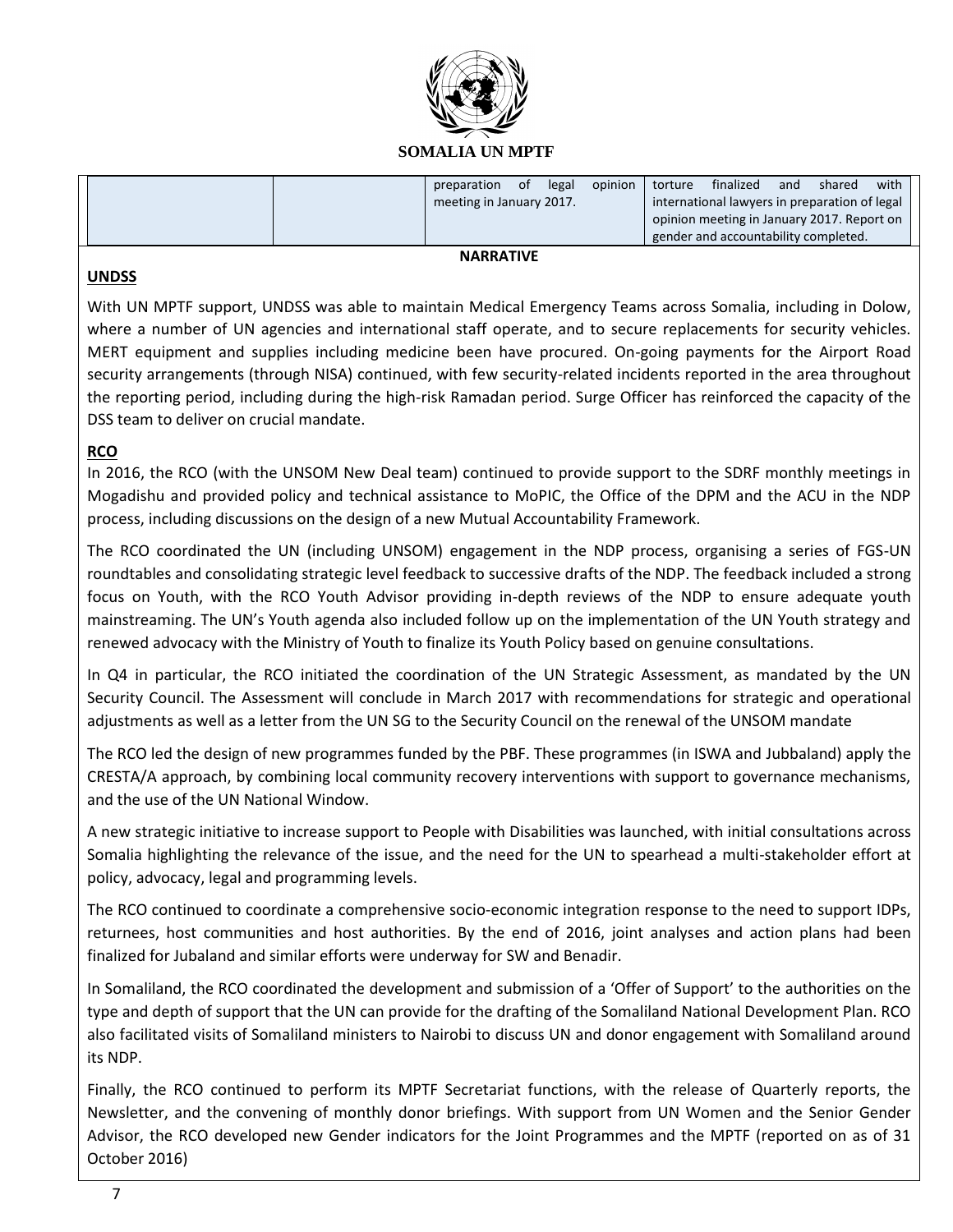

# **RMU**

Over the reporting period, *the RMU completed its restructuring* by securing funding for its fiscal year (Sep 2016- August 2017), including through UNCT cost sharing, and discontinuing two posts (International Monitoring and Communications Officer posts), while adding one National Monitoring Officer post.

*A new Contractor Information Management System (CIMS) was launched* with a cleaner, more vibrant look and feel, with enhanced functionality. This new CIMS includes charts and graphs that make it more visually appealing and easier to access and interpret information. It also includes a Capacity Assessment tool allows agencies to upload and share their capacity assessments and a Multi*-Rating Tool* to allow agencies to provide informal performance ratings on a partner, without the need to share confidential information.

As part of the implementation of the National Window, the RMU, with the RCO, delivered an intensive 5-day training to the PIU in the Ministry of Finance and other government officials (risk management, national procurement, communications, project management, monitoring & evaluation, do no harm and audit) and continued its work on implementing the \$2 million of PBF resources through national systems.

In August, the RMU presented its *second integrated risk profile* to the UN senior leadership, highlighting system wide risks related to strategic initiatives, donor trends, Somali ID processes, and operational matters. The RMU, in partnership with UNSOM's analytical team, also produced reports on Renewable Energy/Electricity and the Telecommunication sectors, highlighting risks and opportunities for the UN to engage in each sector.

In July, the RMU delivered an *in-class training* to the Food Security cluster in Mogadishu (UNCC). In November, the RMU facilitated sessions with NGO Consortium partners, in Hargeisa, on the RMU and its role in Risk Management in Somalia. Risk Management training was also provided to government partners engaged in the implementation of JP Rule of Law.

Finally, the RMU with the WB, Sweden, DFID. EC and the ACU continued to monitor *risks to the SDRF* and to implement treatment measures. The RMU also worked with several of the MPTF Joint Programmes to strengthen their own risk management procedures and approaches.

# **UN Women**

In 2016, UN Women engaged in strategic monitoring work delivered a sharp and concise chapter on gender in the NDP including targets and milestones. This work included extensive lobbying and negotiations with the Ministry of Planning and the Ministry of Women and Human Rights Development to agree on specific texts; three specific gender indicators for monitoring investment targeting gender issues for all joint programs agreed to as requirement by RCO to all JPs. UN Women financed, led and coordinated the work of the Gender Theme Group to complete the UN Gender Strategy, which was renamed UN Gender Accountability Framework (UNGAF). The UNGAF is unique in its kind by not addressing thematic areas but rather it serves as an accountability framework for the UN AFPs and UNSOM to respond to the NDP and the Interim UN Strategic Framework (i-UNSF). UN Women has also finalized negotiations of an agreement with the Aid Coordination Unit to develop a strategy for ensuring that pipelined projects for MPTF addresses gender and adhere to the 15% funding target.

The new Joint Programme on Human Rights Women and Security (JP HRWS) was not pipelined in November as planned as PSG2 did not want to pipeline new joint programmes at the end of its mandate. It is planned for pipelining in Q1 2017, somewhat delayed as the strategic approach was altered to ensure an initial 18-month period (February 2017- July 2018) of analytical work to inform further programming (four year programme 2018-2021). Links have been made to the Comprehensive Approach to Security to ensure coherence and the operationalization will be clarified as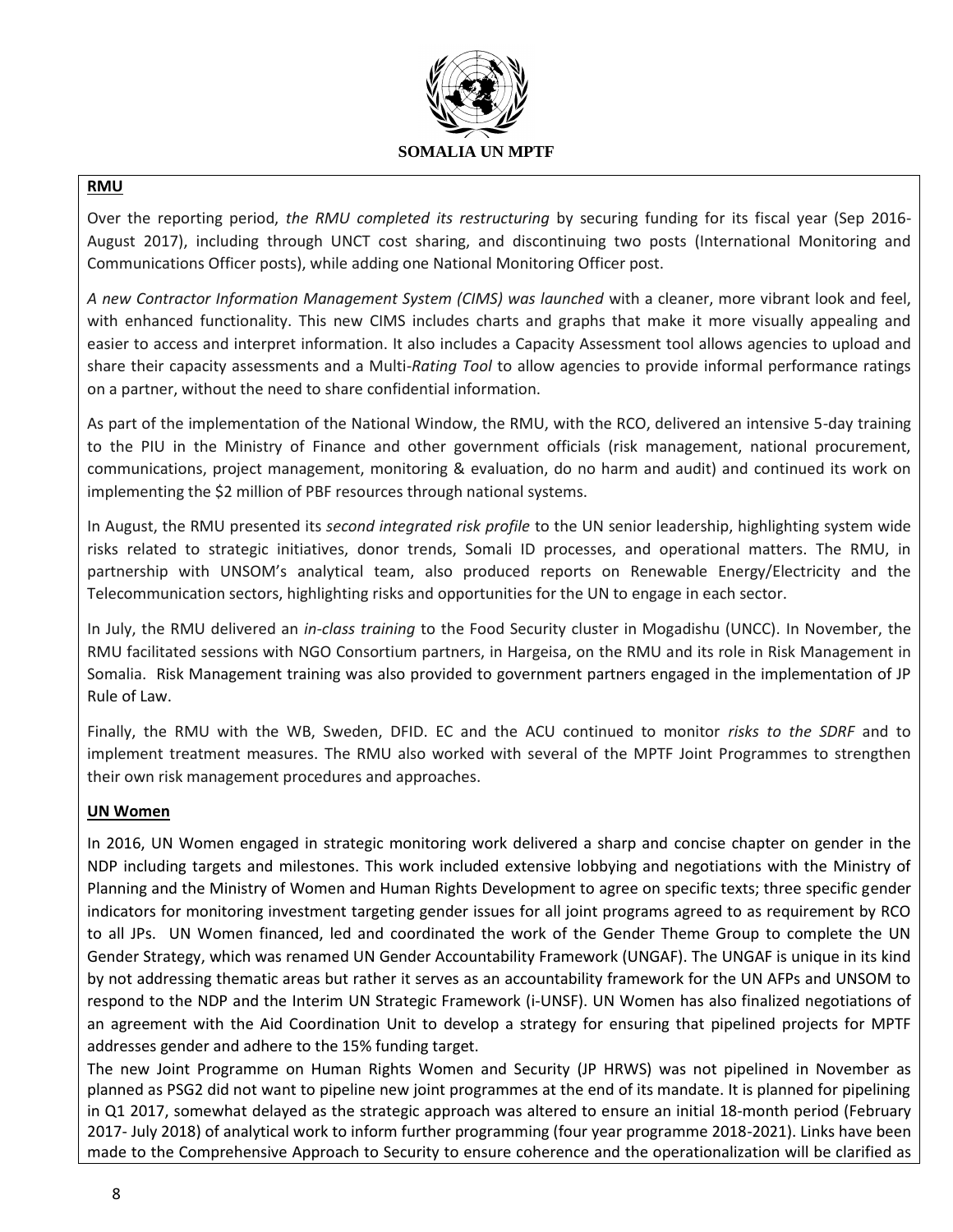

the programme design gets underway. The second stage of the research on women's access to justice and security was completed, and was co-funded by JP Enablers given one of its outputs will be to provide background material for the London Meeting in 2017. The JP on Enablers initiated this work early in the year to inform the HLPF 2016, and led to the endorsement by the FGS and the donor community of increased focus on WPS, which is also now reflected in the NDP. Analytical work on women and violent extremism got underway at the end of 2016 with the completion of a draft report. A breakfast meeting early February 2017 will present the report. The report looks at women and extremism from a regional perspective and addresses recruitment methods and motivation for women to join extremist groups. Further to this, UN Women initiated two pieces of analytical work on FGM, which will also form background for the work on human rights, women and security agenda. The first initiative was an intergenerational dialogue on FGM which included a conference in Hargeisa in December 2016, and which will be finalized in a BBL on 8 March 2017. The second initiative looks as whether FGM can be considered torture, and the legal review concluded that FGM can be considered torture. The review also raised questions on whether it is an international crime and be tried in international courts. The Minister for MWHRD has agreed to preside over a meeting with international lawyers and torture experts in London in January 2017 to get the legal opinion. The findings from this report will feed into the design of the new JP HRWS.

Recruitment for the State of Somali Women and Men option paper continued to experience delays due to challenges of recruiting qualified analysts (3 unsuccessful rounds) however, a candidate has now been identified. It is important to note that the UN-WB Trust Fund finances the first phase of this work resulting in an options paper on how to enhance capacity in Somali institution to collect and analyze data. It was always the intention that the JP Enablers was to co-finance the *second phase*, i.e. the actual establishment of these reports and capacity development within Somali institutions. Delays in the first phase therefore led to delays in the second phase.

# **Other Key Achievements**

# **RMU**

*Electoral support*: The RMU was fully mobilized throughout the last quarter of 2016 to support the Electoral process by screening all candidates, delegates, and other entities (electoral suppliers) against UN Sanctions Lists and related lists. By the end of the year, the RMU had screened 12,444 entities, allowing the UN (and UNDP in particular) to ensure that no payments would be made to entities/individuals who appear on any UN Sanction list around the world. The screening also provided vital information to the SRSG and the political teams concerning other entities/individuals involved in the process. The use of RMU and its systems was the first of its kind for the UN  $-$  a lessons learned exercise will be conducted in February, which could inform similar efforts in other countries

*Response to the Transparency International report*: the RMU supported the RWG (UN risk focal points) in developing public lines and a management response. Both products have been shared with the UNCT.

*UNDSS support*: Finally, in November, the RMU deployed a risk analyst as surge capacity to UNDSS; in addition to supporting UNDSS at a time of reduced capacity, this arrangement has also helped to strengthen an integrated approach to fiduciary, security and reputational risks. The RMU analyst has been responsible, inter alia, for the Weekly Security Cell and SMT Security Briefings and the analysis of reporting and publication of Security Threat Information Notifications (STIN). The embedding of RMU's dedicated risk management capacity (in UNDSS, in missions, etc.) is well advanced in Somalia and should feature prominently in the outcome of the on-going Strategic Assessment.

#### **UN Women**

One of benefits of the analytical work undertaken with in the JP relates to the potential transformational change in how the UN globally addresses FGM if seen as torture, and potential transformational change in how the UN globally looks at women's engagement in violent extremism, not limited to victims and a role in the countering of violent extremism but also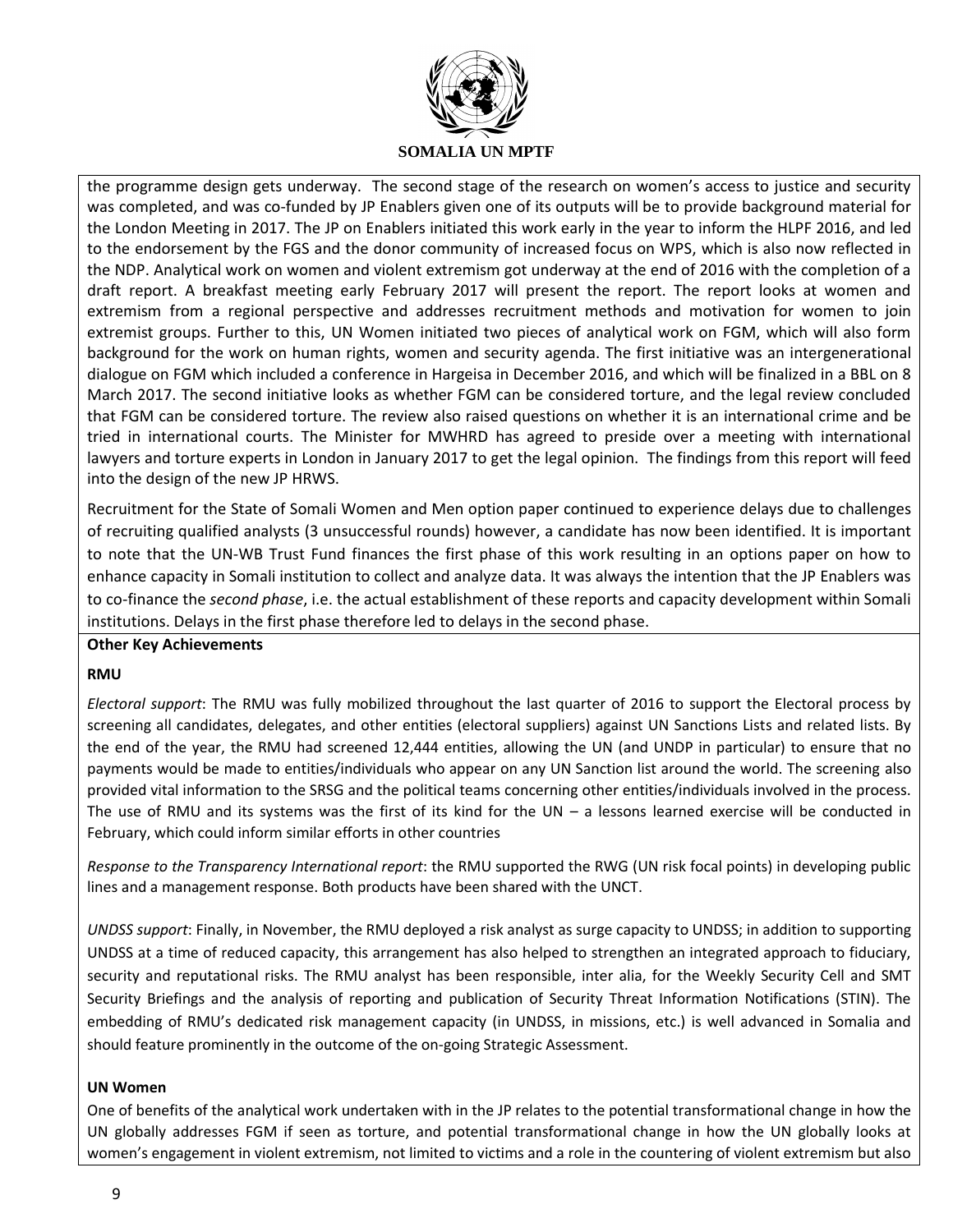

as perpetrators. This has the potential to ensure more comprehensive CVE programming.

In addition, the JP has further promoted the strategic mandate of UN Women to ensure accountability across UN entities on addressing gender equality and women empowerment as per international commitments

# **Challenges (incl: Delays or Deviations) and Lessons Learnt:**

While the Joint Programme on Enablers has received generous funding from donors through the MPTF and beyond, the value and actual costs of enabling services remain insufficiently understood by a number of actors. The Joint Programme will intensify its efforts to communicate the outputs and the impact of its services in allowing UNSOM, the UNCT and partners to operate in a safe, coherent and risk informed manner.

In particular, the Joint Programme on Enablers proves to be an important vehicle to drive strategic and analytical work and allows UN Women to play a value added role across all UN interventions, and also help strengthen UN Women's own programming. For example, findings resulted from the study on women's access to justice and security allowed for a significant public diplomacy event (HLPF) but it also helped informed rule of law programming, as evident in the new 2017 JP ROLS work plan. Denmark's support to JP Enablers combined with the core support from Sweden has significantly helped mainstream gender. Funding analytical work on women's engagement in violent extremism will help devise how the JP HRWS can come along. Going forward, the JP Enablers will fund all UN Women strategic work. An additional 1.2 million USD made available by Sweden will lead to an expansion in outputs during 2017.

This Joint Programme is therefore a model that may be replicated in other countries as a strategic means to mainstream gender.

#### **Peacebuilding impact**: N/A

# **Catalytic effects:** N/A

| Gender:                                                                      |                             |                                                             |  |  |
|------------------------------------------------------------------------------|-----------------------------|-------------------------------------------------------------|--|--|
| Proportion of gender specific outputs                                        | <b>Total no. of Outputs</b> | Total no. of gender specific Outputs                        |  |  |
| in Joint Programme <sup>6</sup>                                              |                             |                                                             |  |  |
| Proportion of Joint Programme staff<br>with responsibility for gender issues | <b>Total no. of Staff</b>   | Total no. of staff with responsibility for<br>gender issues |  |  |
| (as of end of $2016$ ) <sup>7</sup>                                          |                             |                                                             |  |  |

#### **Communications & Visibility**

During the reporting period, the RCO developed communication material related to the Cost of Delivery in Somalia. Through infographics and a short video, the material emphasizes the various costs of enabling services, including security and risk management that are required for the UN and partners to operate across Somalia. Furthermore, a joint communication project on capacity development, coordinated by the RCO, highlighted UN system-wide efforts on capacity development across Somalia, and in particular through the MPTF joint programmes.

In addition, the RCO continued to issue a number of communication products, including the quarterly MPTF newsletters

 $\overline{\phantom{a}}$ 

 $6$  Gender Specific Outputs are those that are specifically designed to directly and explicitly contribute to the promotion of Gender Equality and Women's Empowerment.

 $^7$  Staff members are those contracted to undertaken work for the Joint Programme including full time staff, consultants, advisors, interns, etc. Staff members with responsibility for gender issues are those who have gender related activities included in their Terms of Reference.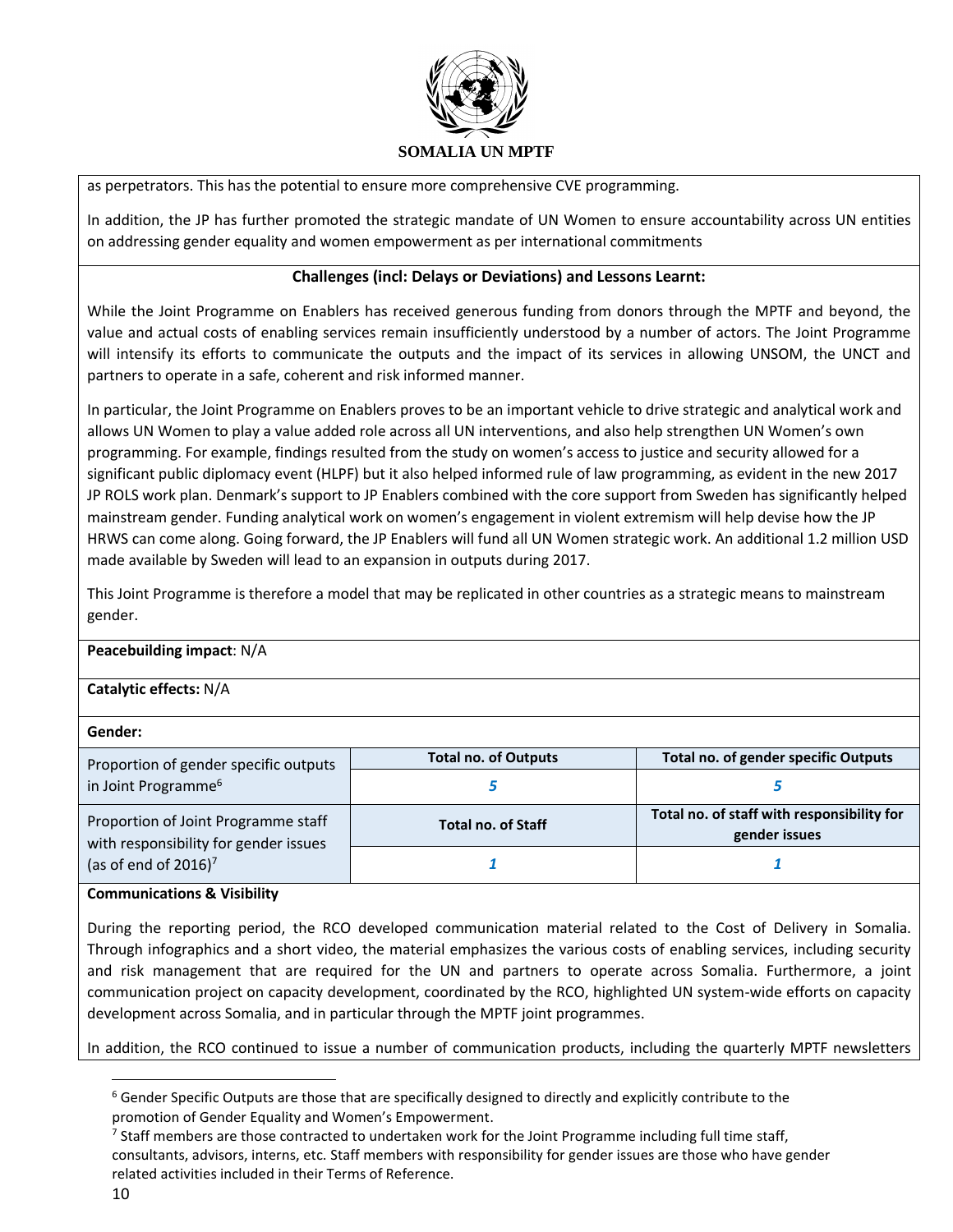

(March, July, and October 2016), the UNCT website with Joint Programme achievements and social media announcements that highlight the contribution of donors to the MPTF and to Somalia's priorities.

In cooperation with the Risk Management Unit, the RCO conducted a training for the Project Implementation Unit (PIU), including a session on communications and visibility to strengthen capacity of counterparts and harmonise messages and visibility guidelines.

The RCO has coordination with World Bank counterparts on communications around the MPTF/MPF in areas of joint messaging and increasing awareness of the aid architecture as well as on the training curriculum on communications & visibility for the PIU.

UN Women enabled visibility for gender issues and women's empowerment in 2016 through a number of activities, such as the side-event 'Somali Women Matter' at the HLPF in Istanbul and the 16 days of activism against SGBV campaign that was launched in Mogadishu on 25 November. Furthermore, through UN Women's participation in the Strategic Assessment Exercise, a number of outreach communication activities were undertaken with NGOs and CSOs engaged in women and gender issues. Through that, the outreach and thus the Strategic Assessment Exercise was able to integrated perspectives, challenges and hopes of Somali women.

### **Looking ahead**

### **UNDSS**:

In addition to continued implementation of its JP activities, UNDSS will conduct a business planning exercise, with RCO funding support, to update its 2014-2016 strategic plan.

# **RMU**

Over the next three months, the RMU will focus on the following activities and deliverables:

- Finalize the electoral screening process in support of UNDP and UNSOM, and document the experience through the drafting of a lessons learned paper that could inform similar efforts in other countries/context
- Conduct a Cluster Risk Management training in March in Mogadishu
- Increase the production of tailored Risk assessments (including the updating of Risk Assessments of Private Security Companies), with a focus on partner entities to which the UN has high financial exposure
- Provide risk assessment support to a range of UN system wide initiatives (e.g. joint planning with AMISOM, the National ID initiative, the drought response)
- Intensify dialogue with HQ and with other UN presences on how to replicate RMU's systems and tools
- Participate in discussions around the Transparency International report, and in particular commission a review of the collective risk management systems in place since 2012

# **RCO**

In the next quarter, the RCO will focus its efforts on the following activities

- Support to the new government and coordination of UN engagement for the London Conference
- Finalization of the UN Strategic Assessment
- Support to the drought response
- Design of a three year MPTF strategy
- Programming of PBF funds: implementation and planning for extension in other locations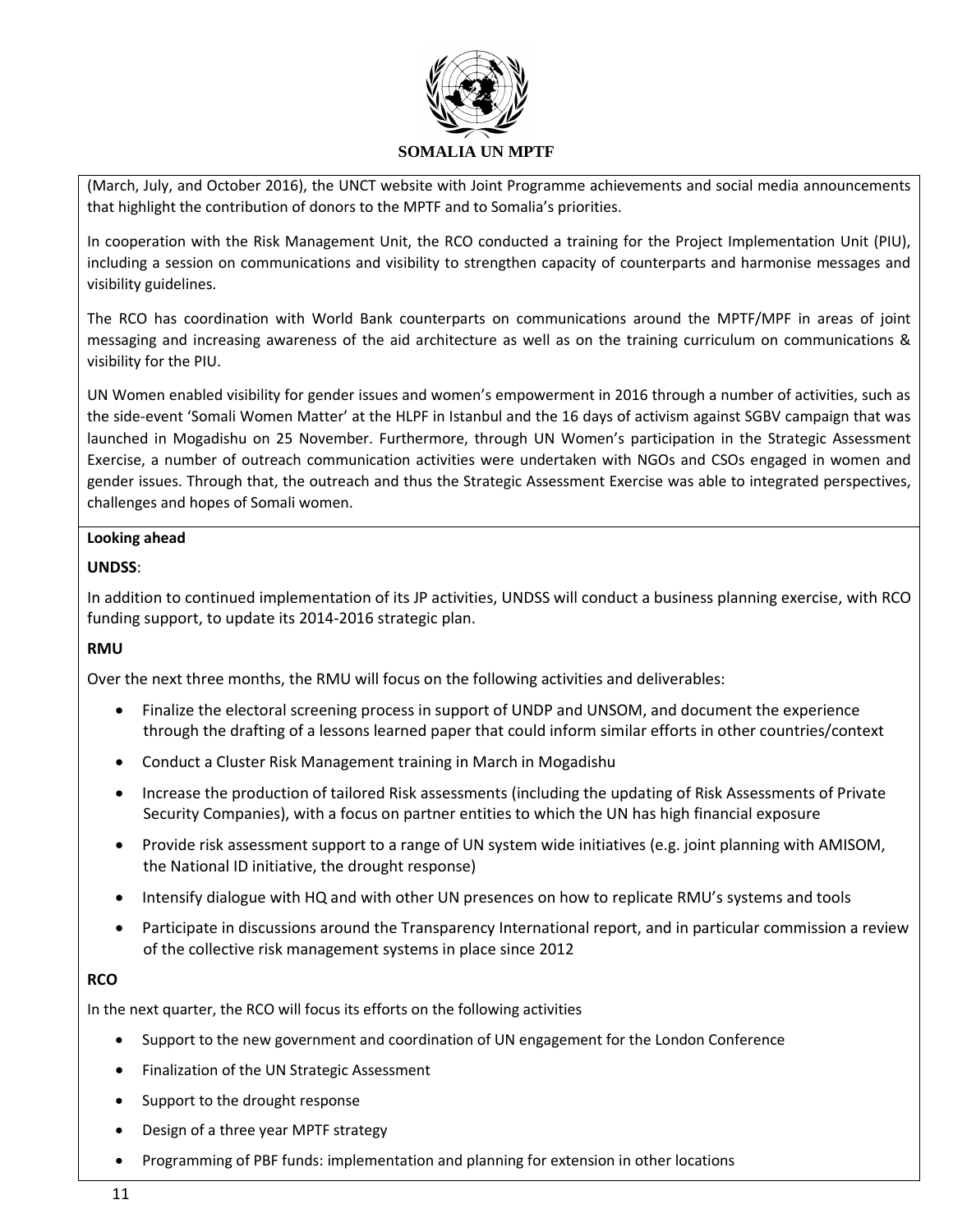

- Support to Somaliland Development Plan
- Acceleration of DSI analysis and action plans in SW and Benadir
- As part of its MPTF secretariat functions, the RCO will look to further improve the MPTF's Human Rights and Conflict Sensitivity indicators (following a similar effort on Gender in Q3).

#### **UN Women**

Major work and events planned for the next quarter include:

- Development, with UNSOM, of a Joint Programme on Human Rights, Women, Peace and Security
- A Brown Bag Breakfast at the Danish Ambassador's Residence in Nairobi on Women's and Violent Extremism in Somalia and the Horn of Africa with presentation of a briefing paper on this topic.
- Preparations for a potential side event at the London meeting in May on women and security, where partners would use the same format as at HLPF in 2016 with two panels; one of the topics would be women and violent extremism, the other topic to be decided. Addressing human rights issues throughout the event will be critical.